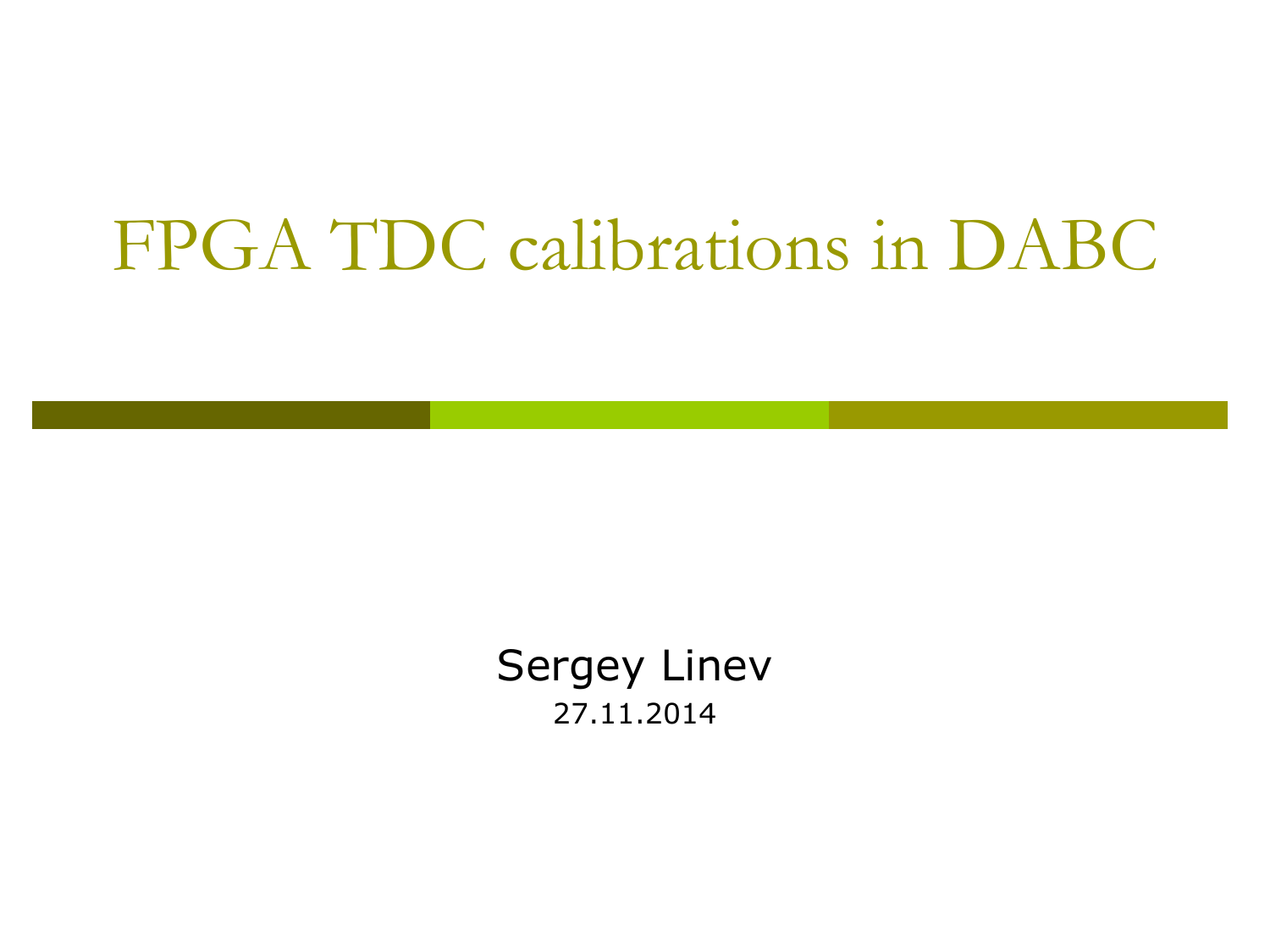# HADES DAQ now

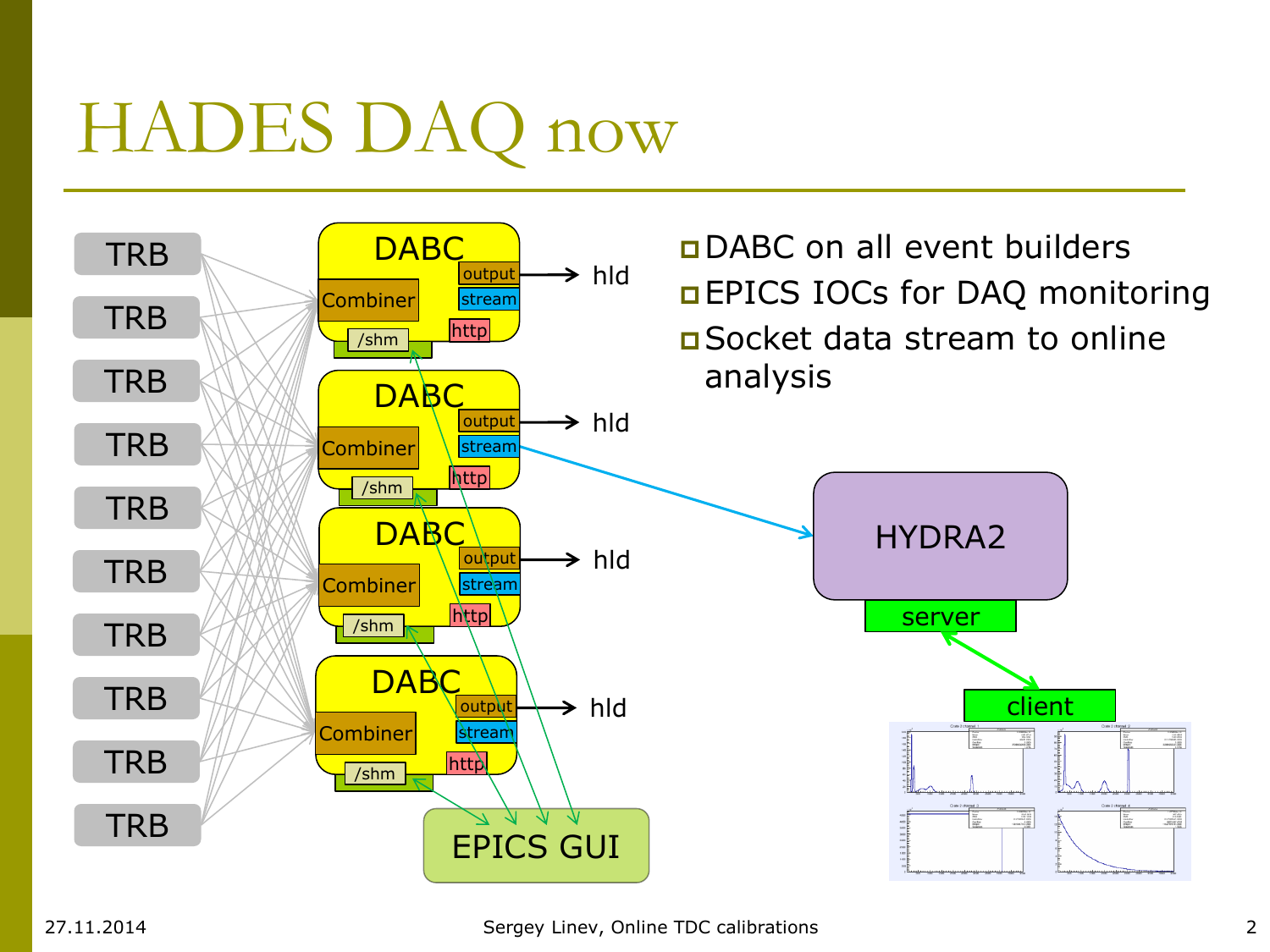## TDC calibrations in HADES now

#### **D** Steps to produce calibrations:

- Setup calibration trigger, store HLD files
- **Produce calibration data from HLD files**
- **Submit calibration into ORACLE**

#### **D** Significant amount of data

 $\blacksquare$  ~2K per channel

#### Takes a lot of time to produce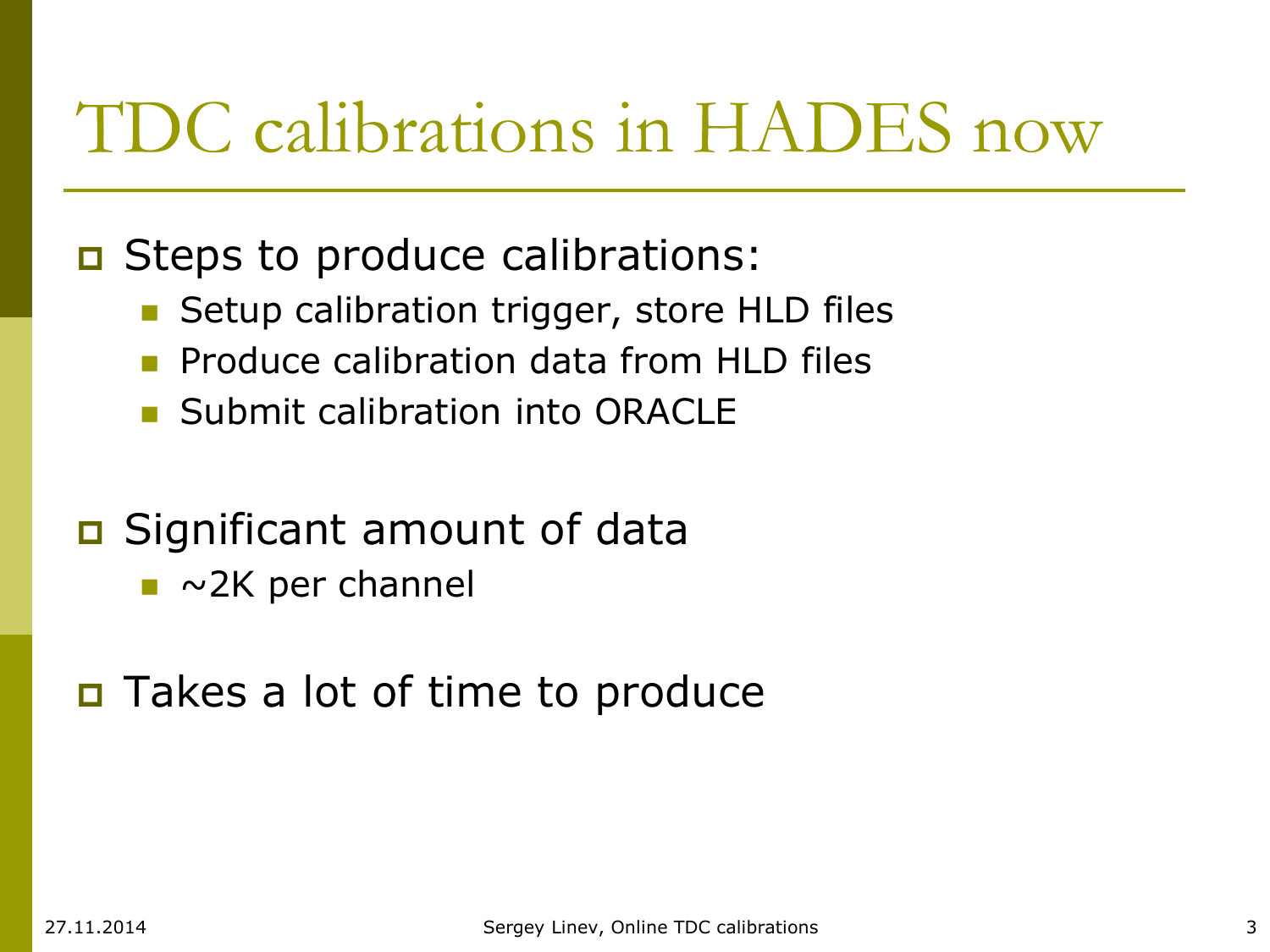### TDC calibrations in DABC/Go4 now



□ Can be performed offline/online **typically 10<sup>5</sup> hits/channel required** If enough statistic, 10 s to produce □ Calibrations can be stored in binary files

these files are used now in HYDRA

#### Is it possible in HADES?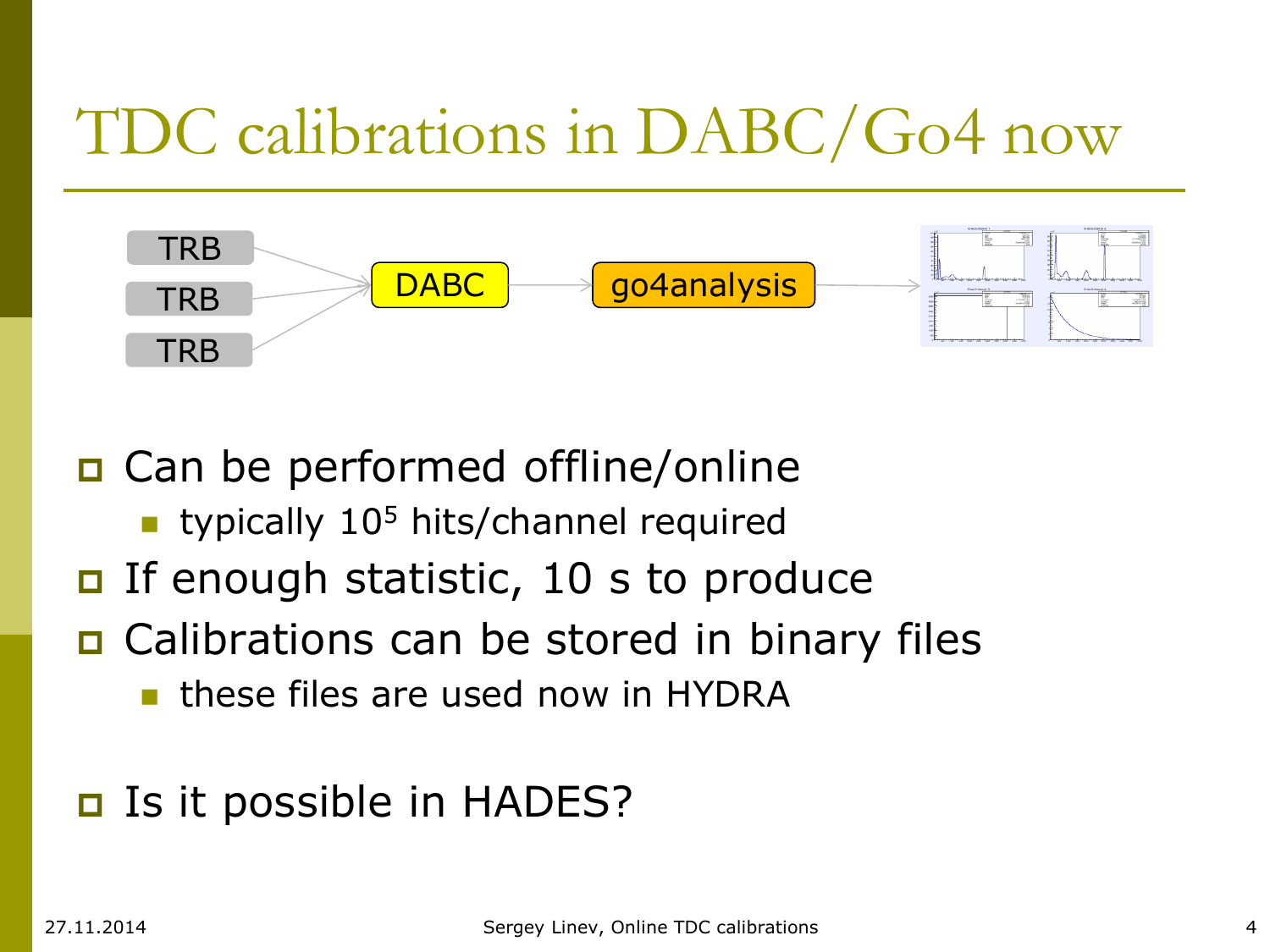## Problems with current setup



- **D** All events equally distributed over DAQ nodes
- **But one needs calibration events at** one place
- **D** One could forward calibration events to one event builder, but it can be overloaded
- **Example Figure 1** Even if possible, still problem with calibration storage in ORACLE – it is too big
- **D** All together will takes minutes before system ready

 $\Box$  Is there alternatives?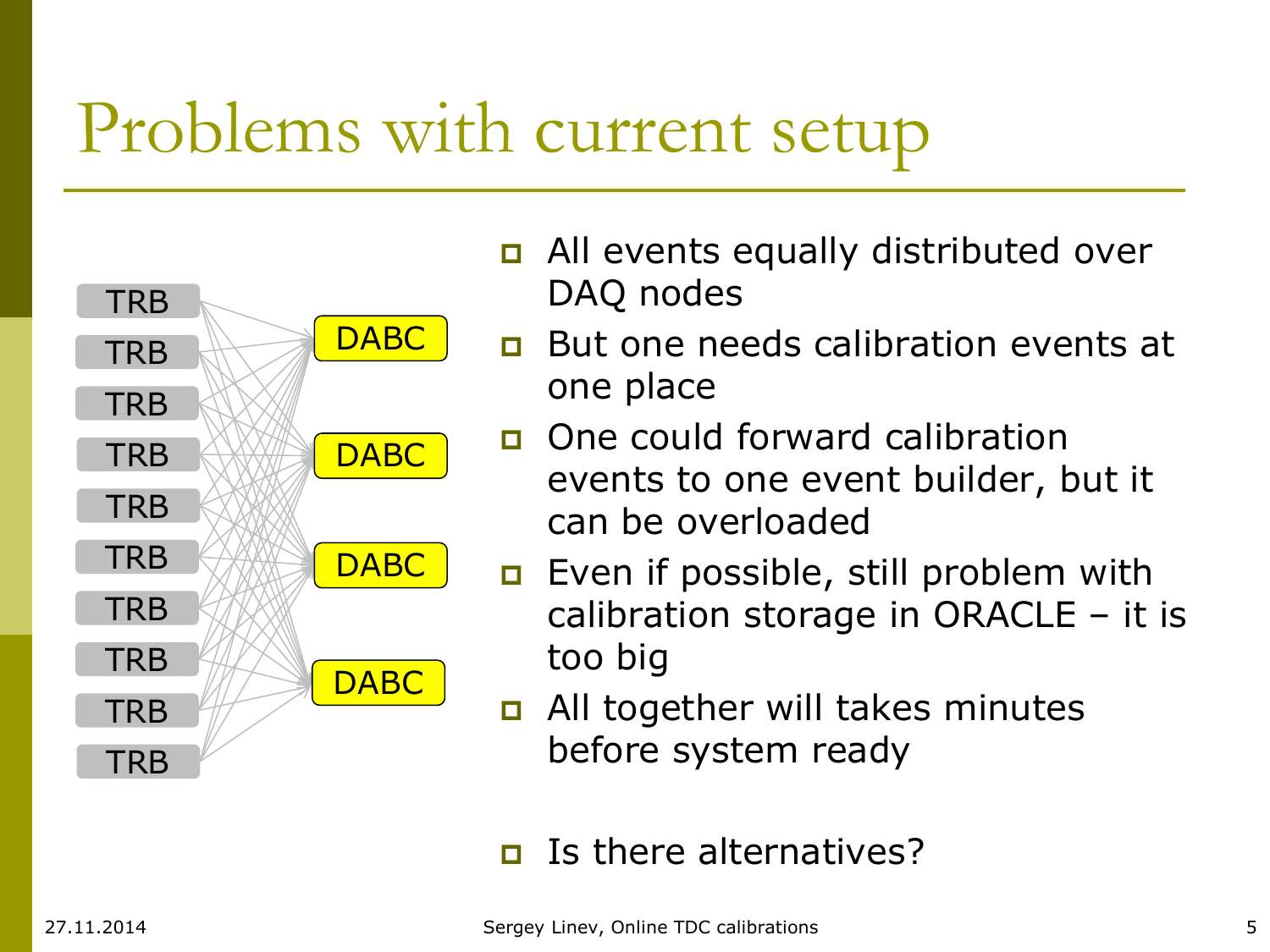# Change networking topology



- All data from single TRB always send to same DAQ node
- Such DAQ node can generate and apply calibration immediately
- Event building performed afterwards with normal TCP over 10 Gb Eth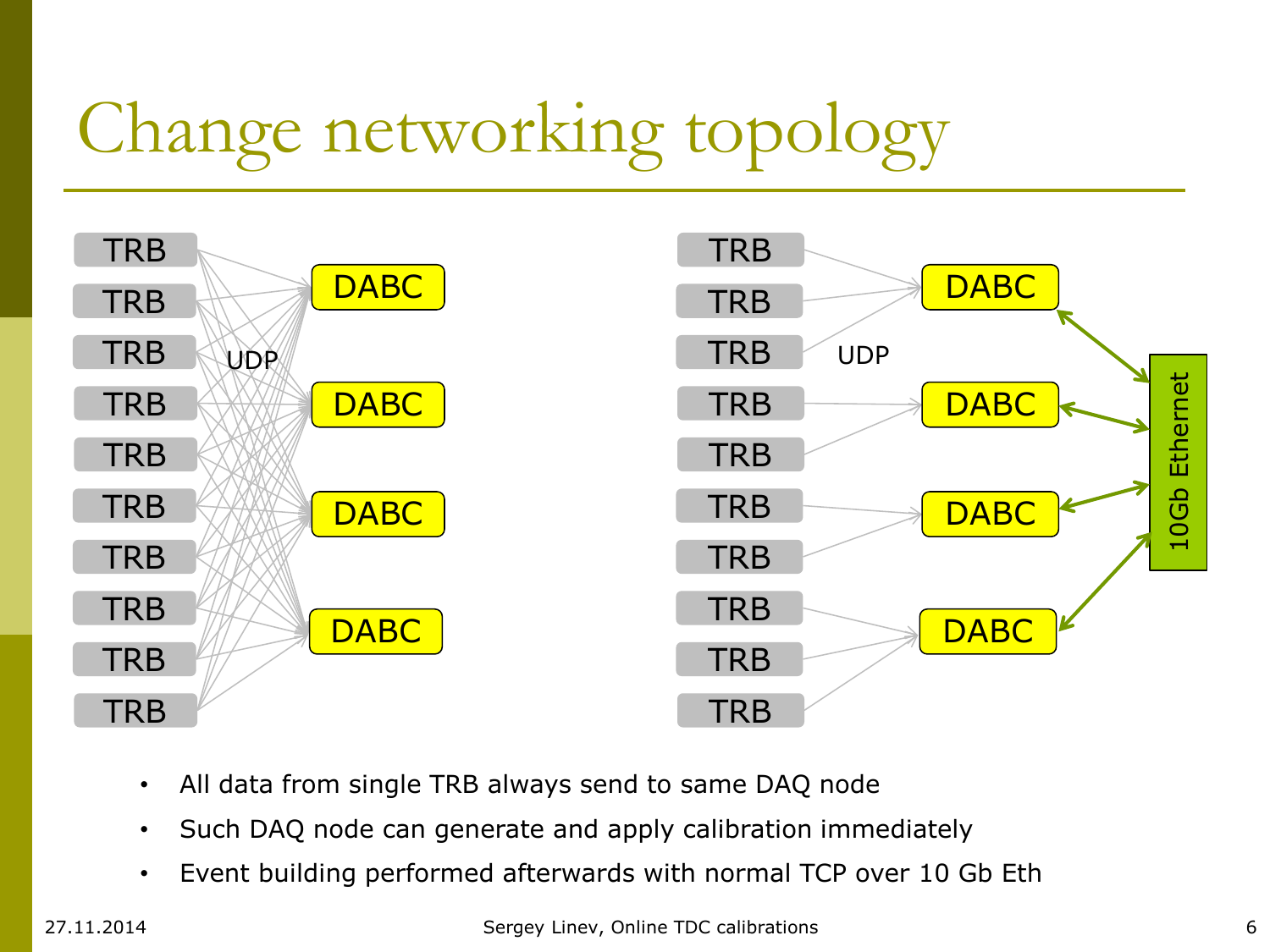## DABC node – how it works

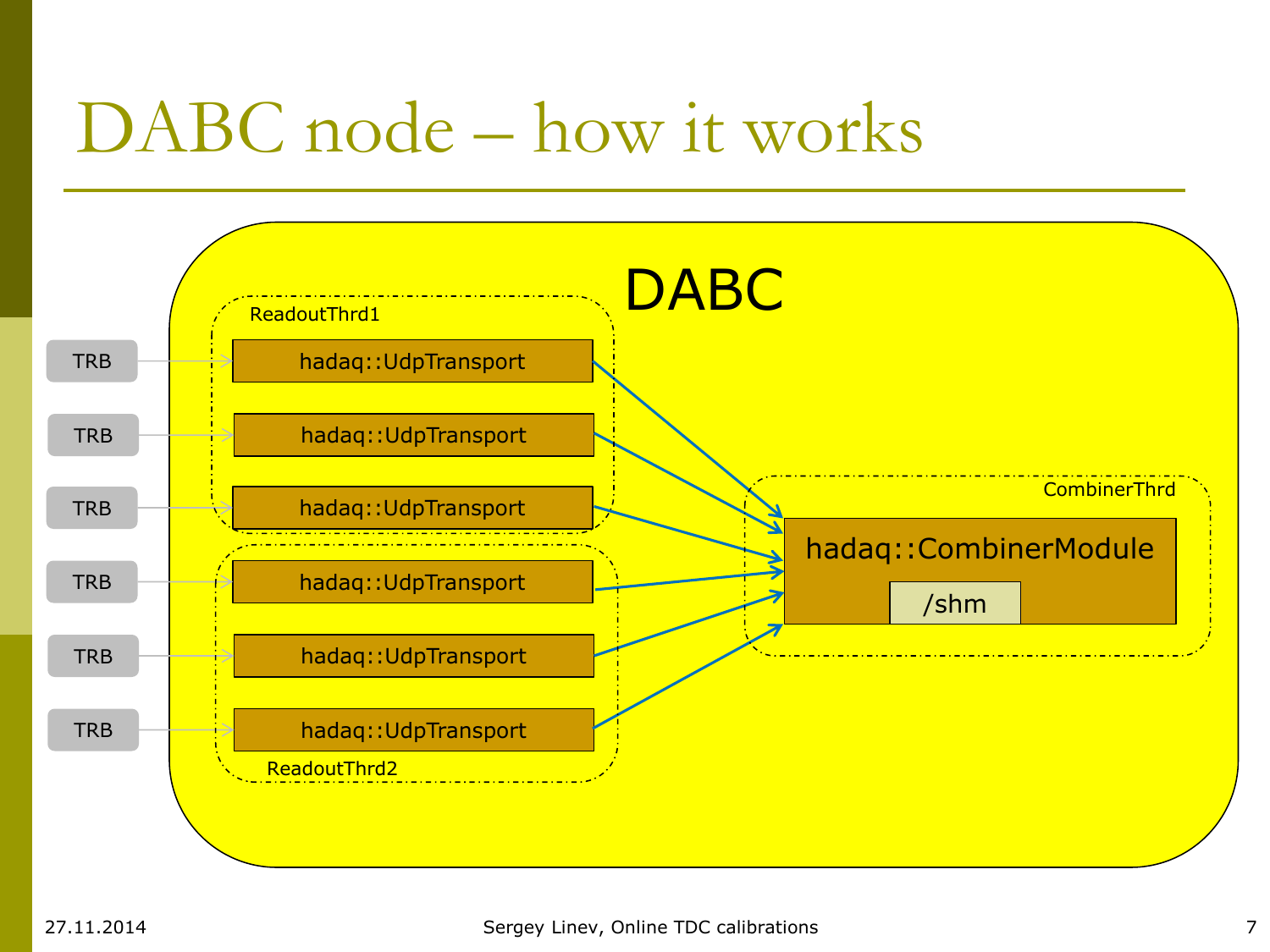## DABC node with calibration ON

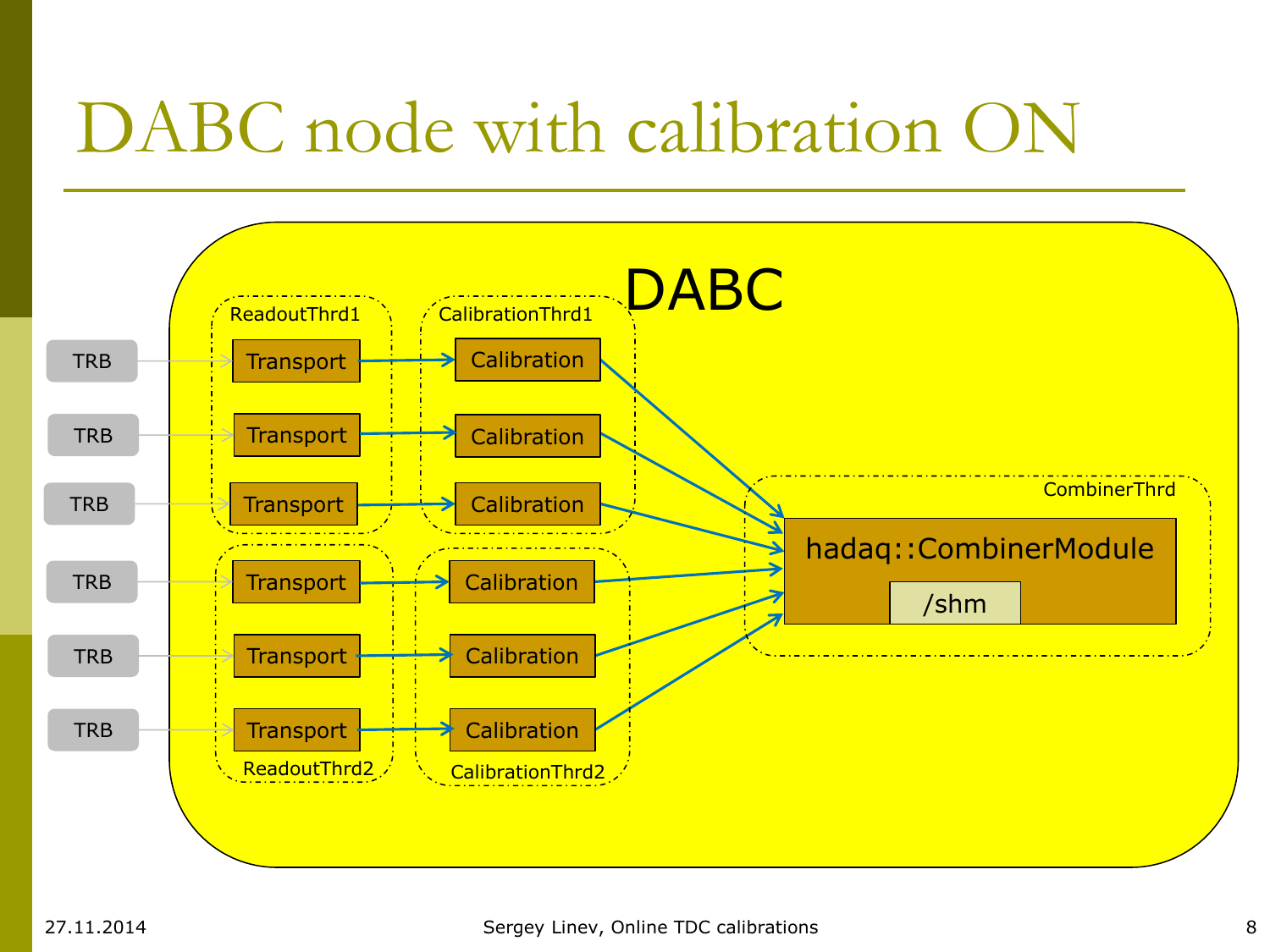## Calibration modes

### Automatic

**E** each channel will be calibrated again after N hits, useful for test environment

### Semi-automatic

**Statistic will be accumulated all the time,** calibration will be generated by operator command from EPICS or just by time interval

### Static

**Calibration loaded from the file, no any** changes during DAQ run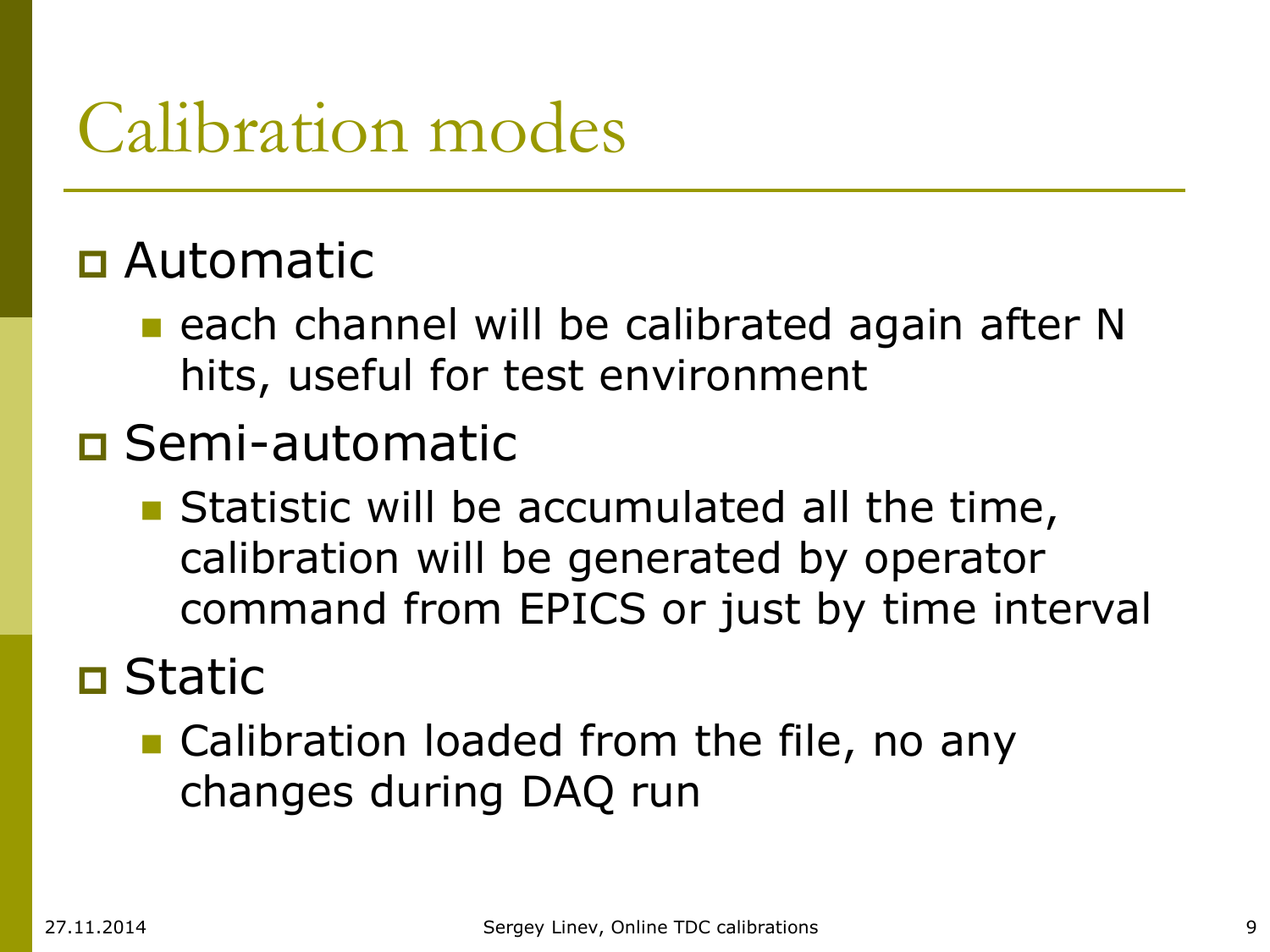## Where to place calibrated values?

- **Output of calibration is float value between 0 and** 5 ns with about 1 ps precision – requires  $\sim$  12 bits
- $\Box$  Hit message uses all 32 bits
- **One could add extra message with calibrated** values for next two hits (to save space)
- Approximate increase of raw data by 25%

|           | epoch          |
|-----------|----------------|
| epoch     | fine $1+2$     |
| hit1 ch0  | hit1 ch0       |
| epoch     | epoch          |
| hit2 ch 2 | hit2 ch 2      |
| hit3 ch 7 | fine $3+4$     |
| epoch     | hit $3$ ch $7$ |
| hit4 ch 5 | epoch          |
|           | hit4 ch 5      |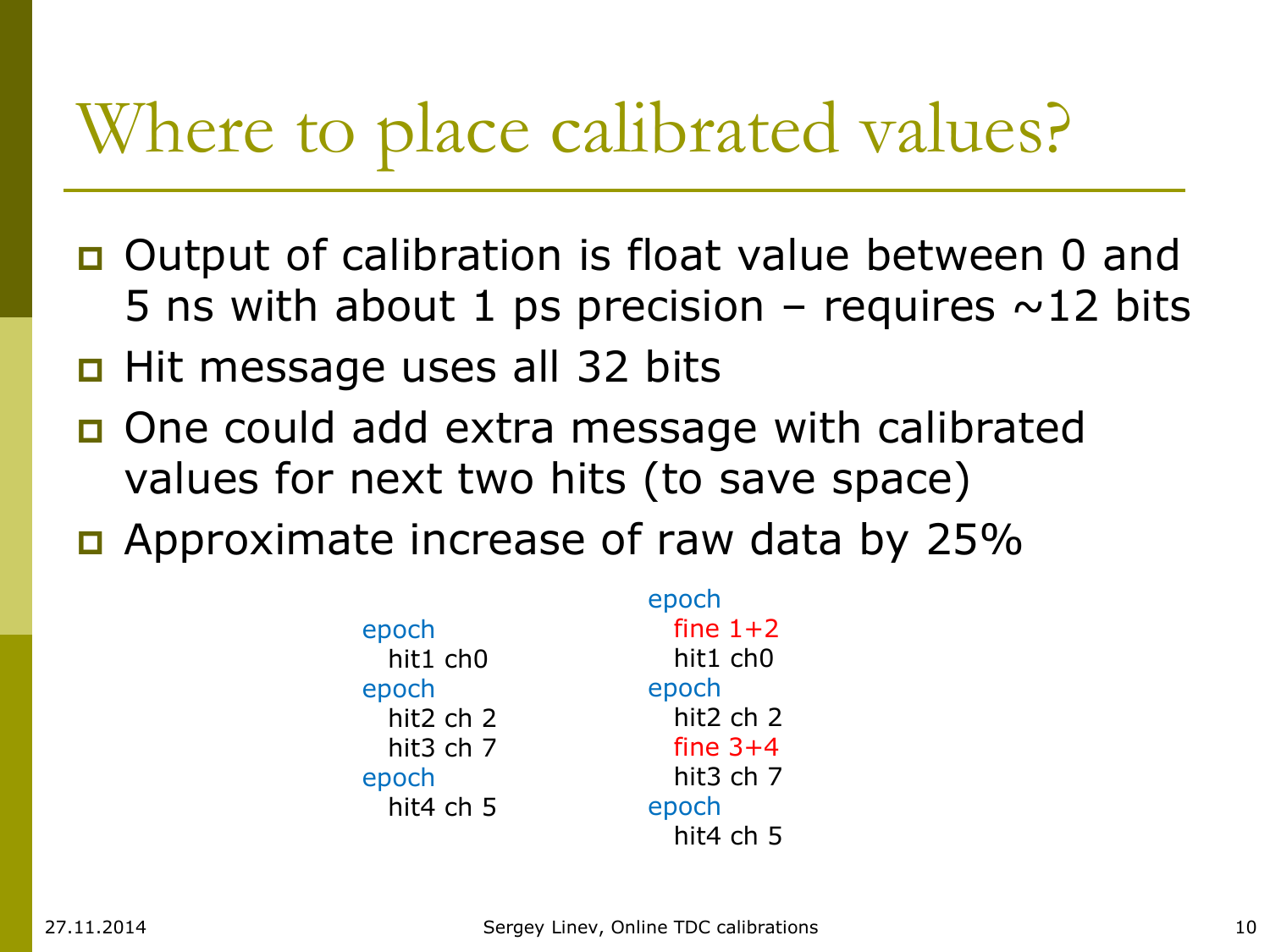## Control and quality monitor

### Control and basic statistic

- **via EPICS**
- via web interface

### **□ Histograms similar to current go4analysis**

- via web interface
	- see web-docs.gsi.de/~linev/js/
- **via Go4 GUI** 
	- native ROOT graphics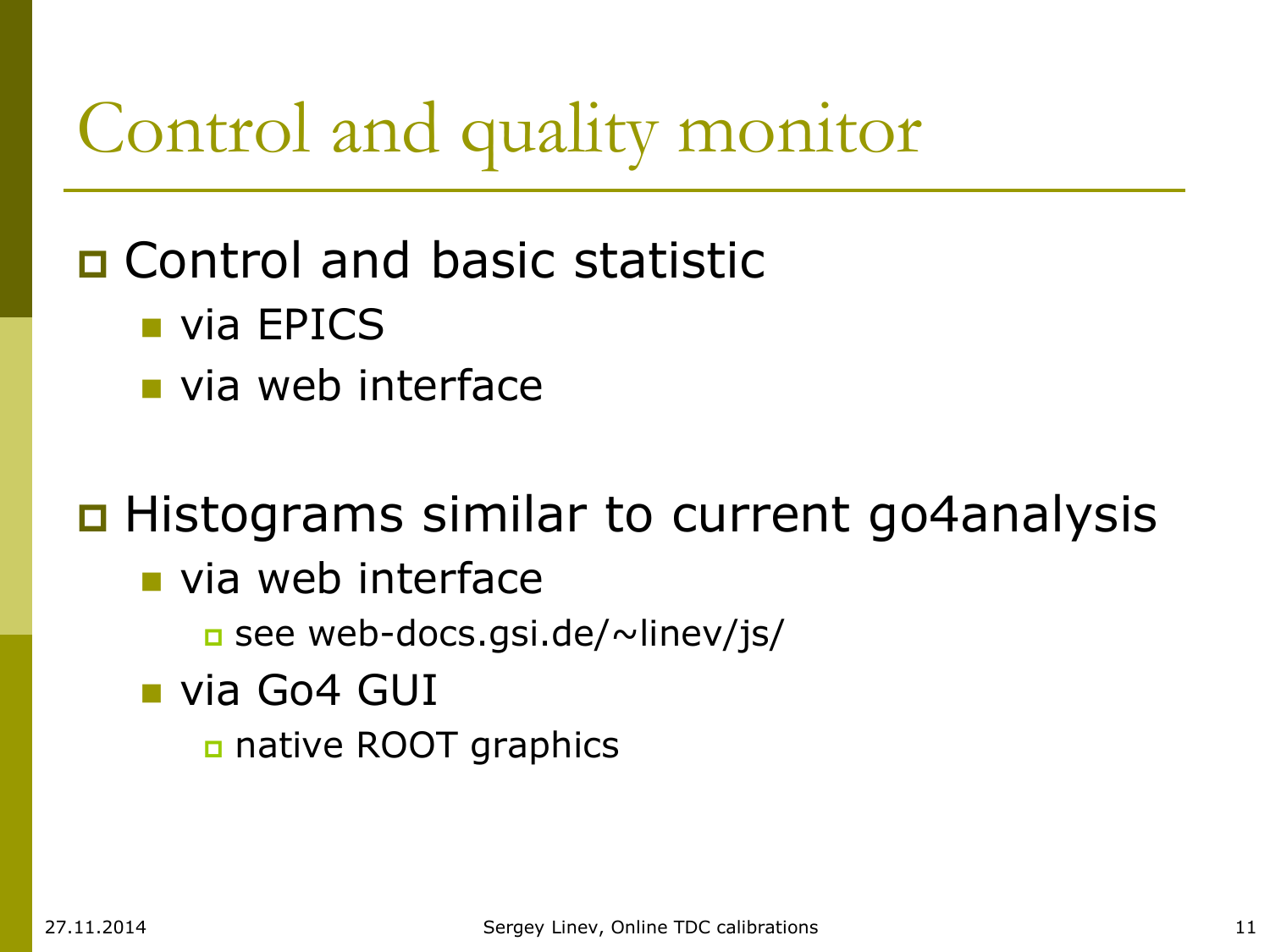### Calibration in DABC – more possibilities

■ Volume of data for calibration triggers can be much higher than volume of normal events (one could generate lot of calibration during spill-pause)

- □ One could store physical and calibration triggers in different files
	- **I** if files separated, one could decide not to keep calibrated data
	- or store only 10% of calibration events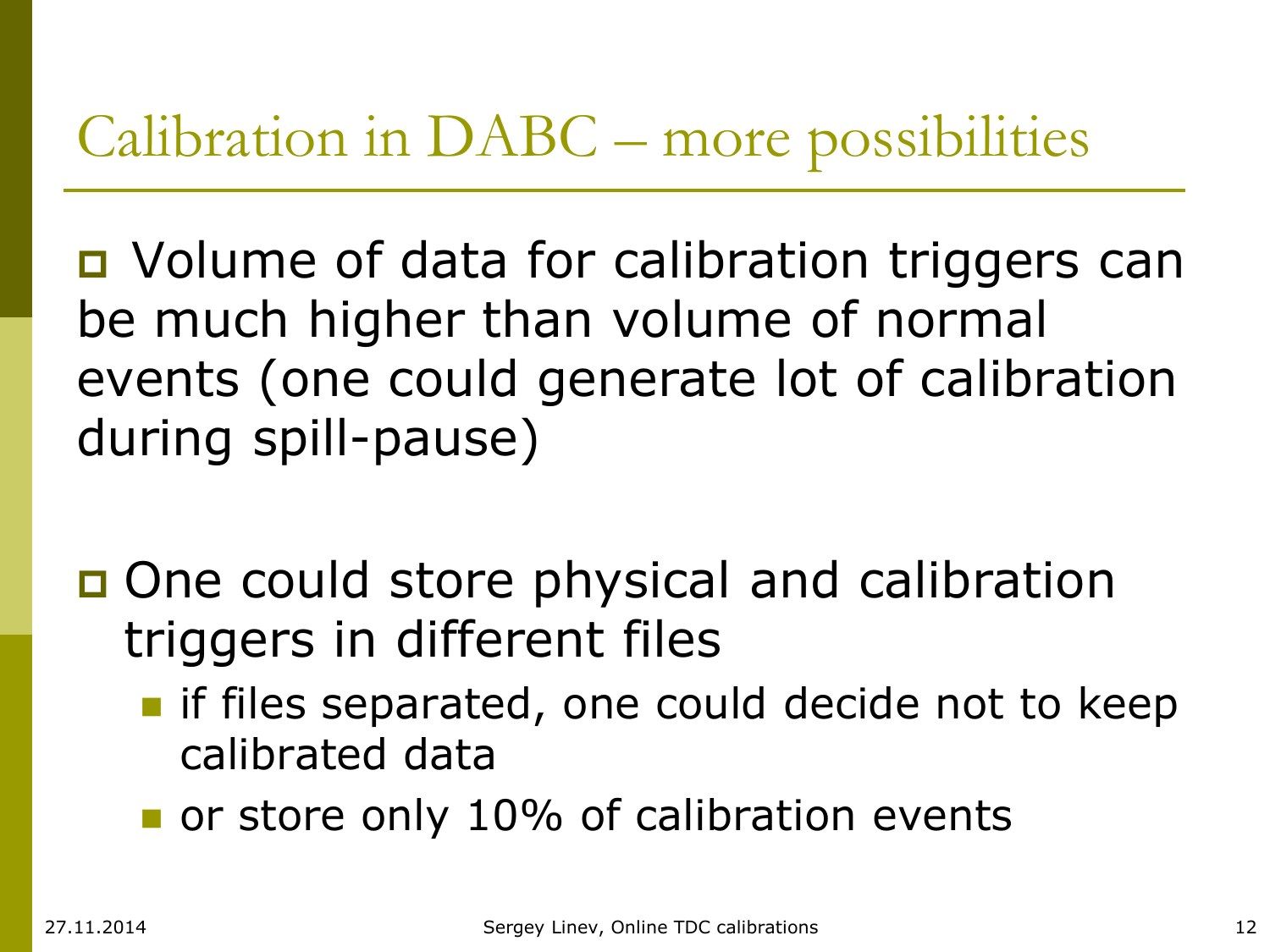### Milestones

#### **D** Introduce calibration in DABC

- reuse code from 'stream' framework
- **web-based display and control**
- **different modes for calibrations**
- $\sim$  2 month of work

#### Implement HADES event building in DABC

- support of HADAQ format in dabc::bnet
- **run control via DABC**
- **different storages for physic and calibration triggers**
- **n** integration with EPICS
- $\sim$  2 month of work